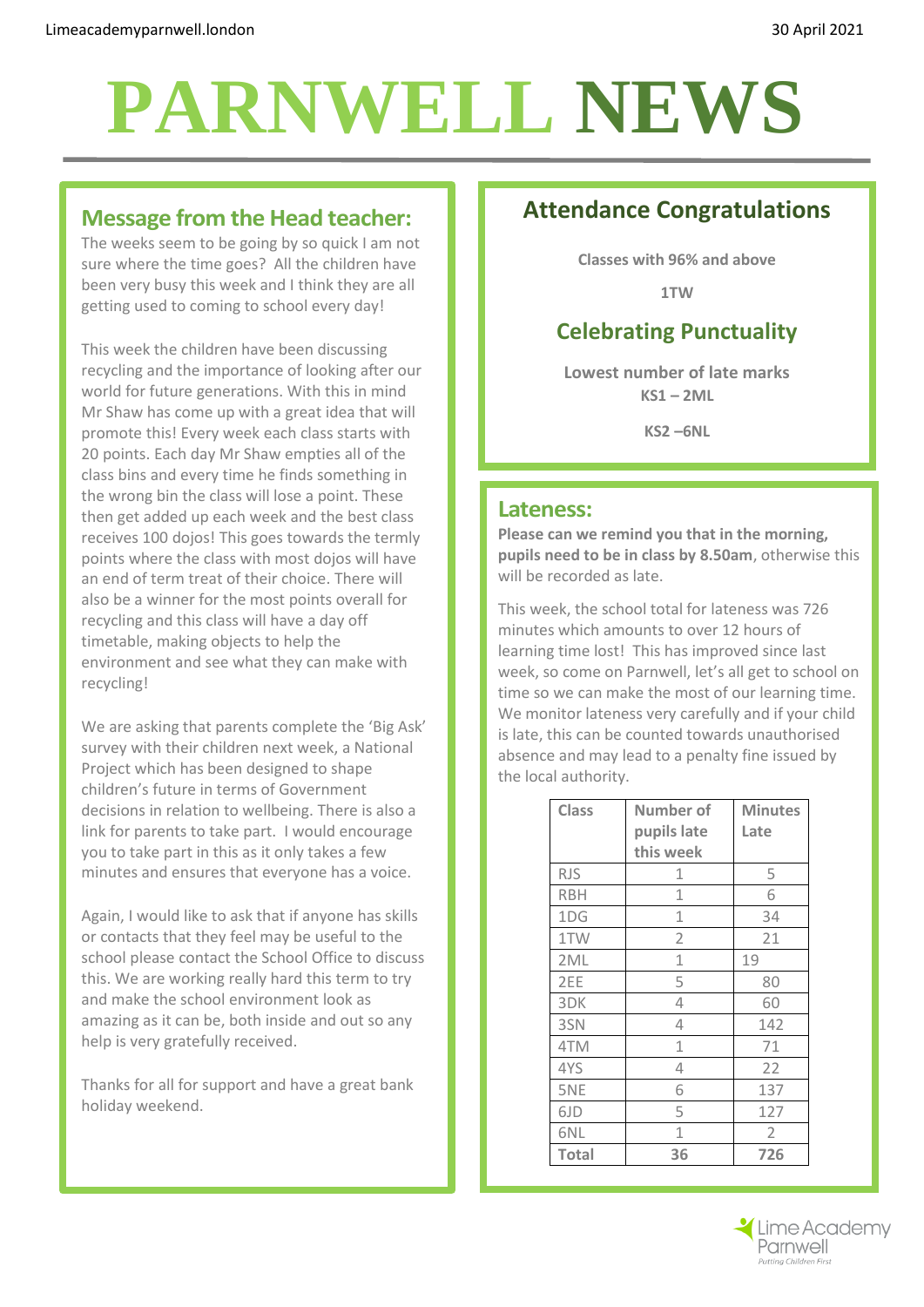# **Pyjamarama Day**

We will be taking part in Pyjamarama Day on 14<sup>th</sup> May. This will be a fun day where children can come into school in appropriate pyjamas and spend a day enjoying and sharing stories. This initiative is run by the BookTrust who want to make sure all children have access to stories and reading. We ask for a small contribution of £1 for this day, which will be donated to the Book Trust.





#### **Reading at Home**

Reading regularly at home is an excellent way for children to develop their reading skills. Children should be bringing colour banded reading books home every day, and soon children will also be bringing books home from our newly re-organised and re-launched school library. There are lots of ways children can enjoy reading at home, such as reading independently for some time every day, reading with an adult or sibling, and being read to by an adult.

When children are doing these things, they are helping to really build their skills of reading for life and for pleasure. Please ask children to share their thoughts and experiences of reading with their teachers on Class Dojo - the teachers are all itching to give out dojos to those children who are showing us how much they love reading at home!

#### **Sex and Relationship Education**

As part of the Year 6 curriculum, pupils will be taking part in Sex and Relationship Education on the 8<sup>th</sup> and 15<sup>th</sup> June. Consent letters have been sent home. Please make sure you return your letter.

#### **Dinner Menu:**

Monday 26 April will be week 4 of the dinner menu, which can be viewed on ou[r website.](http://limeacademyparnwell.org/media/3932/dinner-menu-2020-09-18.pdf)

### **Bank Holiday Monday**

**The school will be closed on Monday 3 May for Bank Holiday. We return to school on Tuesday 4th May.**

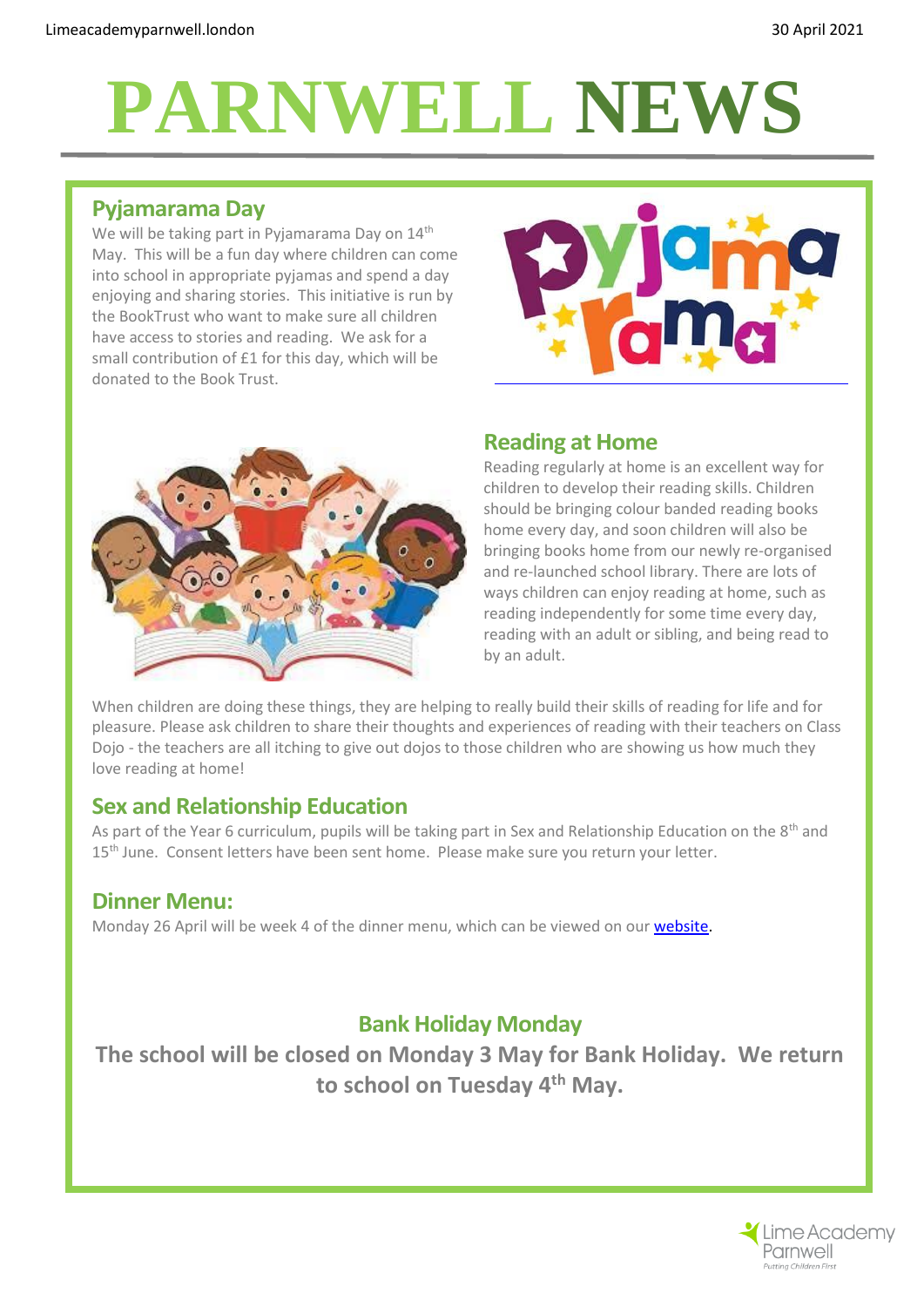### **School PE Uniform**

Please can we make sure all children are wearing the correct PE Uniform. All these items can all be brought in a supermarket, or you can order Lime Academy Parnwell logo sports-wear from Total Clothing <https://www.totalclothingshop.co.uk/pns/pe-uniform>





Black Plimsols Navy sweatshirt for colder weather Navy jogging bottoms





Plain white t-shirt Plain white or black trainers Navy shorts